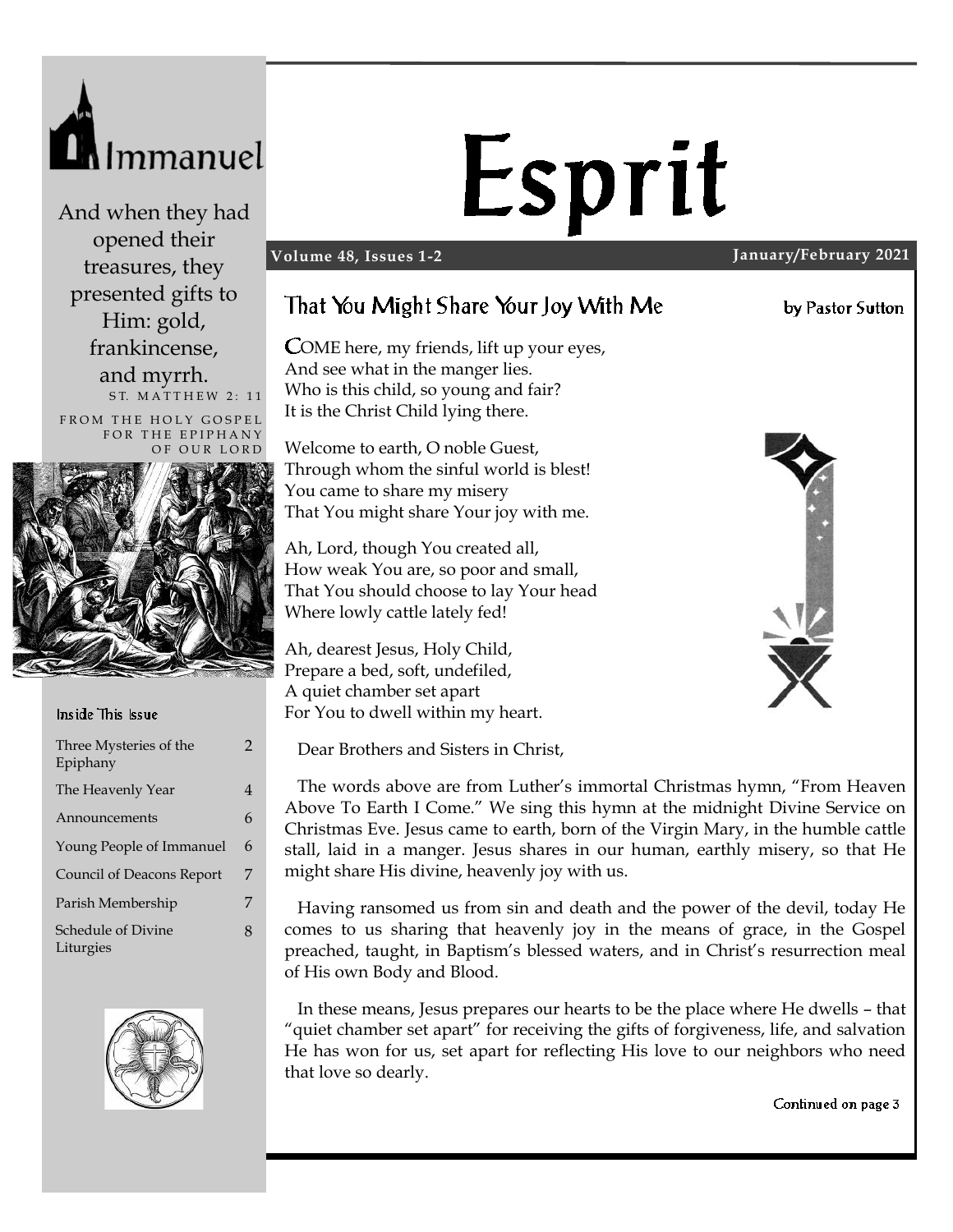#### **Page 2 Esprit**

#### Immanuel Evangelical Lutheran Church

IELCTH.org

ielcth

@ielcth @ielc\_th

645 Poplar Street Terre Haute, IN 47807-4203

> Phone: 812.232.4972 Fax: 812.234.3935

**Rev. Jacob R. Sutton**, *Pastor* pastor@ielcth.org

**Rev. Gary W. Schultz**, *Kantor* kantor@ielcth.org

> **Rev. Philip G. Meyer,** *Pastor Emeritus*

**Sem. Brendan G. Harris,** *Vicar* vicar@ielcth.org

> **Stacy Gibbens***, Administrative Assistant* stacy.gibbens@ielcth.org

Esprit is the informational and educational newsletter of Immanuel Evangelical Lutheran Church.

*Esprit de corps* indicates a sense of union and of common interests and responsibilities, as developed among a group. Our community of Immanuel is centered in the Lord Jesus Christ as He comes to us in the Holy Scriptures and the Sacraments.

Immanuel Evangelical Lutheran Church is an historic and centrally located parish—called, gathered, and strengthened by Christ's Word and Sacraments confessional in doctrine, evangelical in orientation, orthodox in liturgy, cosmopolitan in membership; serving the Terre Haute community and the students of Indiana State University and Rose -Hulman Institute of Technology, and reaching out to the nations since 1858 as a parish of the Lutheran Church—Missouri Synod.

# Three Mysteries of the Epiphany



- $\mathcal F$  The first is the visit of the Magi, commemorated on January 6, where Jesus is revealed as the divine Son of God. All the kings of the nations worship the King of all Creation (St. Matthew 2.1-12).
- The second is the Baptism of Our Lord, commemorated on January 13. Jesus is baptized by John the Baptizer in the Jordan River. In this great event, the true God and true Man, Jesus Christ, takes our sins upon Himself. In our Baptism, His righteousness is placed on us and our sins are buried with Him (St. Matthew 3.13-17).



 $\mathcal{F}$  The third is the first miracle of Jesus, the changing of water into wine at the wedding at Cana, commemorated on the Second Sunday after the Epiphany. "This, the first of his signs, Jesus did at Cana in Galilee, and manifested his glory. And his disciples believed in Him" (St. John 2.1-11).

 Several times in this season we will sing the beautiful and memorable hymn, "The Star Proclaims the King is Here" (399). This is organized around the Three Mysteries of the Epiphany. Stanza 2 tells of the visit of the Magi; stanza 3 of the Baptism of Our Lord; and stanza 4 of the Wedding at Cana.

 This hymn is part of a longer hymn by Coelius Sedulius in the fifth century called "Paean Alphabeticus de Christo," a hymn wrtten according to the letters of the alphabet, numbering twenty-three stanzas. The translation is by John Mason Neale (1818-1866). Part of Sedulius' hymn is also translated as the Christmas hymn "Now Praise We Christ, the Holy One," (*The Lutheran Hymnal* 104), which we have also sung at Divine Service recently. "Now Praise We Christ" is based on Luther's German translation of Sedulius' Latin text.

 As we sing these treasures of the Church, we are reminded of the great heritage of the Christian faith with which we are connected through these beautiful words and music.  $\mathbb{F}$ 

by Kantor Schultz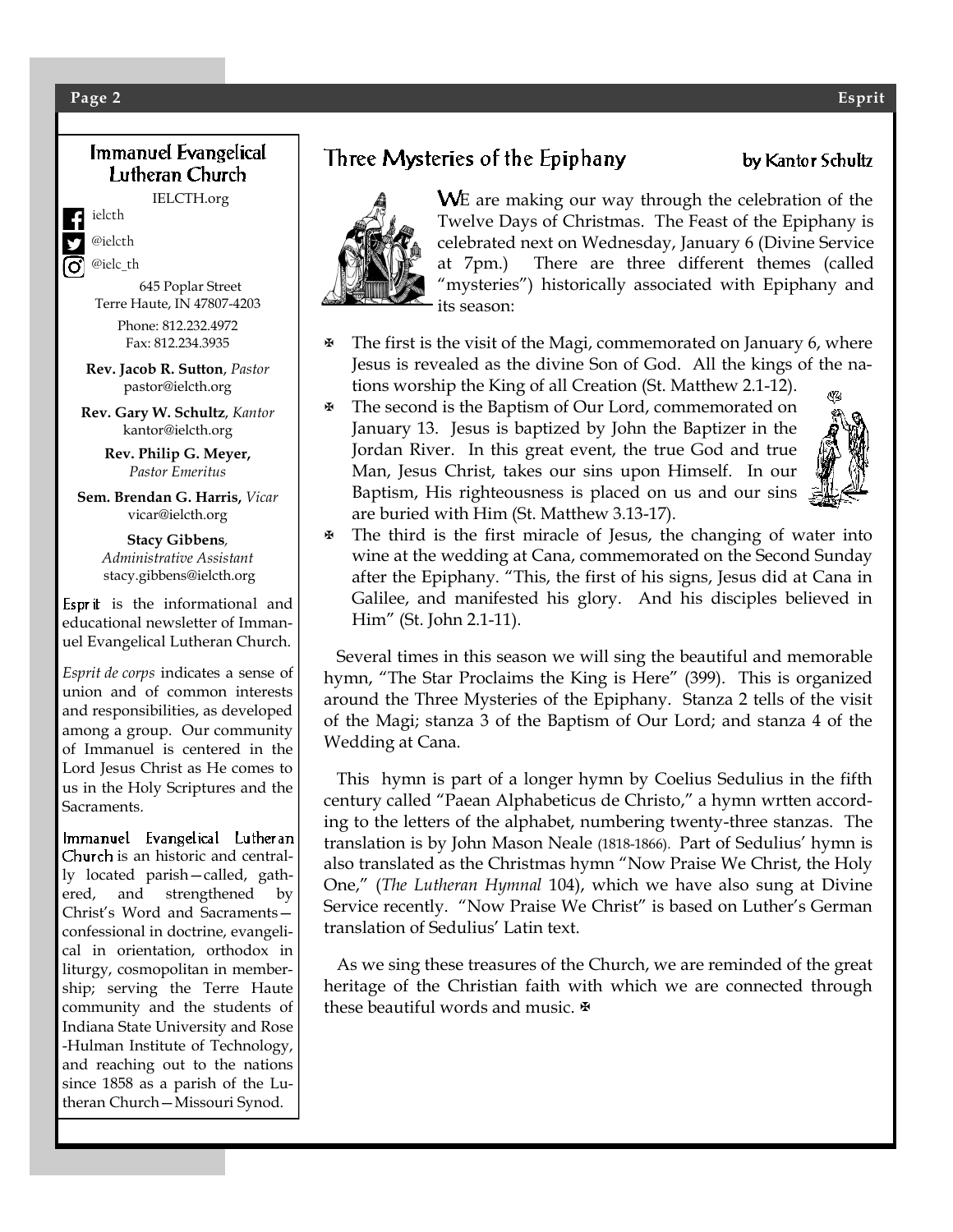Continued from page 1 Thank you, members of Immanuel, for reflecting the love of Jesus Christ to your neighbors in this past year 2020. God has seen fit to place upon us more cross bearing than normal. The

Lord tenderly is calling us to repentance and greater trust in Him. We remember that through all our trials, God is gracious and merciful, abounding in steadfast love. All things are working for the good of those who love God.

 Despite all that we have faced in this year, God has granted you generous hearts that have supported the work of the Gospel here in this place. This includes the support of our vicarage program, and each vicar's pastoral formation here at Immanuel. This is something very important that our parsh does for the sake of the Church at large. To God be the glory!

 Thank you as well for all of the prayers, support, and encouragement during this year 2020 for my family and me. We are truly blessed to be part of the church family here at Immanuel. Karie and I are most thankful for all of the love and encouragement you give to our three sons, as I know you freely give to all of the children God has blessed us with in our midst.

 In the New Year 2021, to find that joy of the Christ Child that He came from heaven to share with you, continue to regularly receive the forgiveness of sins given in the Divine Service in Word and Sacrament, now more than ever. They are vital, irreplaceable, as God gives them for your good, to strengthen and preserve you to eternal life. In Christ and His gifts given and received will true joy from heaven be found.

 Continue to love, support, pray for, and encourage all of your fellow Christians in these trying times, that all would keep looking in faith to Jesus for their sufficiency and comfort. Gladly keep on rolling up your sleeves to do

> the work needed as we are called upon to further the saving Gospel that rings out from this congregation to our neighbors in Terre Haute, Indiana, Illinois, and all points around. Even if you cannot see the fruit of your prayers and

labors, rest assured, God is at work doing great good in His Kingdom through you.

 The Shepherds who came to see the Christ Child, responded, according to Luther's hymn, in this way:

My heart for very joy must leap; My lips no more can silence keep. I, too, must sing with joyful tongue That sweetest ancient cradlesong:

Glory to God in highest heav'n, Who unto us His Son has giv'n! While angels sing with pious mirth A glad new year to all the earth.

 By His grace, God grant us a glad New Year, and lips unsilenced, blessed to keep on singing with joyful tongue the great good news of the Lord Jesus Christ, to His glory and for the blessing of all the earth.

A glad and joyous New Year 2021 to you all!

In Christ's Service,

Pastor Jacob Sutton  $\Phi$ 

#### Purification of the Blessed Virgin Mary and the Presentation of Our Lord

Tuesday, February 2 Divine Service 7pm

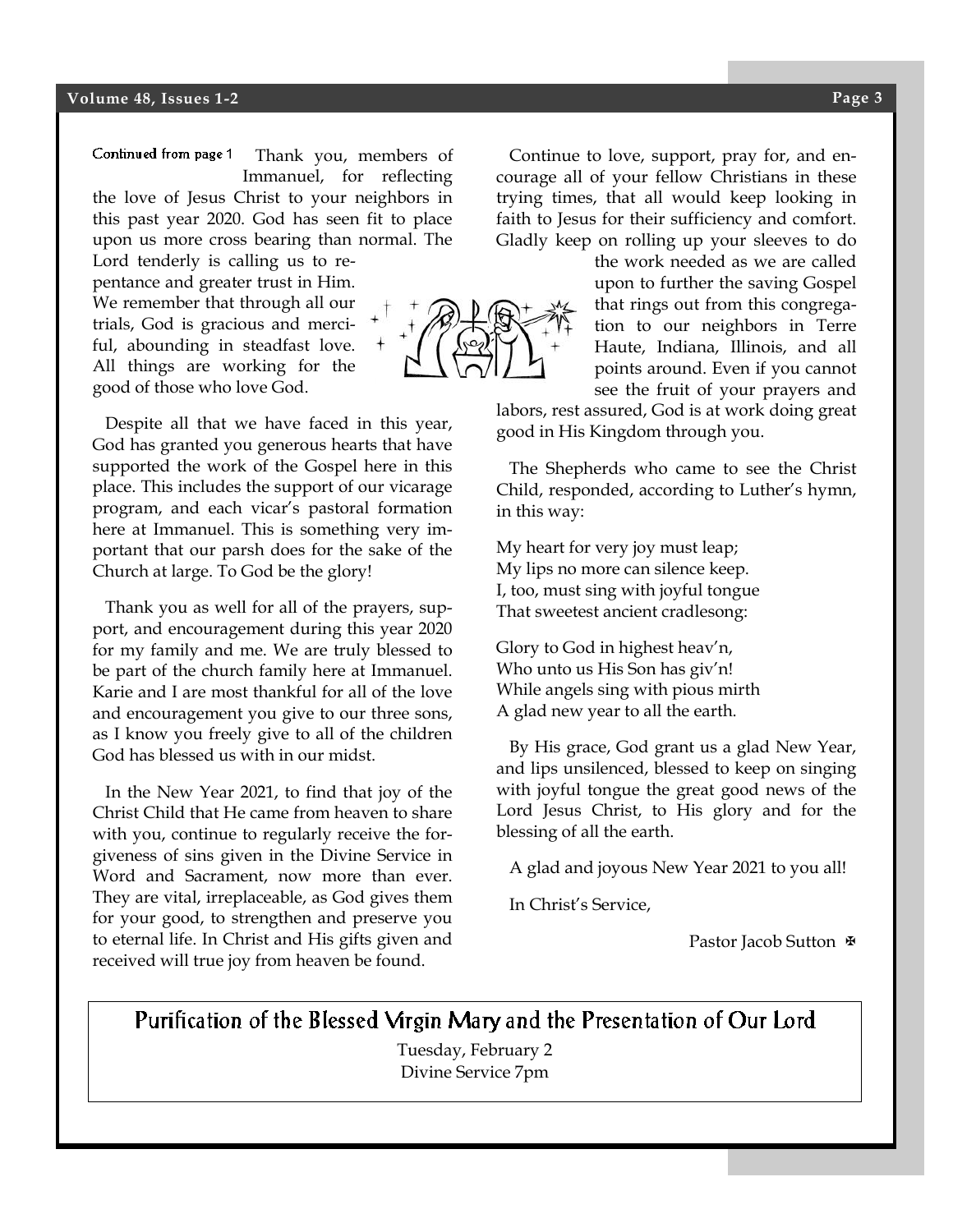## The Heavenly Year

by Vicar Harris

HE year 2020 is not likely to go down as a crowd favorite. However, as Christians, we do not march through the year as those without hope, but we vigilantly gather to keep our feasts and to receive the Word and Sacrament.

 It is years like this past one when we need this more than ever. One thing we can probably all agree on is that Christmas time is the most beloved and exciting time of the year, even in 2020. Whether Christian or not, there are few people in our culture who do not eagerly anticipate the advent of the Christmas season for some reason or another, even if it only be for a break off from work.

 Christmas in the Church Year was not originally the biggest holiday, but it has since hands down surpassed all others in celebration and festivity. This may be in part due to the fact that in the old English, Anglo-Saxon, culture, the new year actually began on December 25 (in Anglo-Saxon, it was originally called Yule, hence the term Yuletide). And so with Christmas being set on this date, and the English founding fathers bringing this culture to America, the year naturally turns around this holiday.

 The modern Church Year, however, begins with Advent, which looks forward to Christmas. This season is determined by St. Andrew's Day on November 30. Whichever Sunday is closest to this day becomes the first Sunday of Advent.

 Exactly a week after Christmas, we have the New Year in our modern Gregorian calendar. But New Year's Day is not only a simple turning of a page, but is also a holiday associated with Christmas. Many major holidays in the Church Year have something called an octave, that is, a secondary celebration of a major holiday.

 An octave is eight days according to the Jewish calendar (hence the "oct"), and for the Jews a day began at sundown, and so an octave day happens seven days after a holiday on modern calendars. New Year's Day is the octave day of Christmas, as it always falls a week later, and in the Church we celebrate this as the Circumcision of Our Lord.



 You might be wondering, "But why would I want to celebrate such a thing on my New Year's Day?" and that would be a valid question. The answer lies in what circumcision signifies for us. Yes, the ancient Hebrews literally practiced circumcision. Although it is no doubt painful, the Lord in His wisdom established this covenant with His people. However, with the circumcision of Jesus, men no longer have to undergo this procedure as He underwent it for us and established a new covenant by His Blood. This old covenant has been superseded by our Baptism into the Name of Jesus and the circumcision of the Christian heart in faith. On the eighth day, Hebrew boys also officially received their names, and so this is also a celebration of when Jesus was first called by His blessed name, which means "Yahweh Saves."

 Christmas traditionally continues for twelve days until January 5. On January 6, the next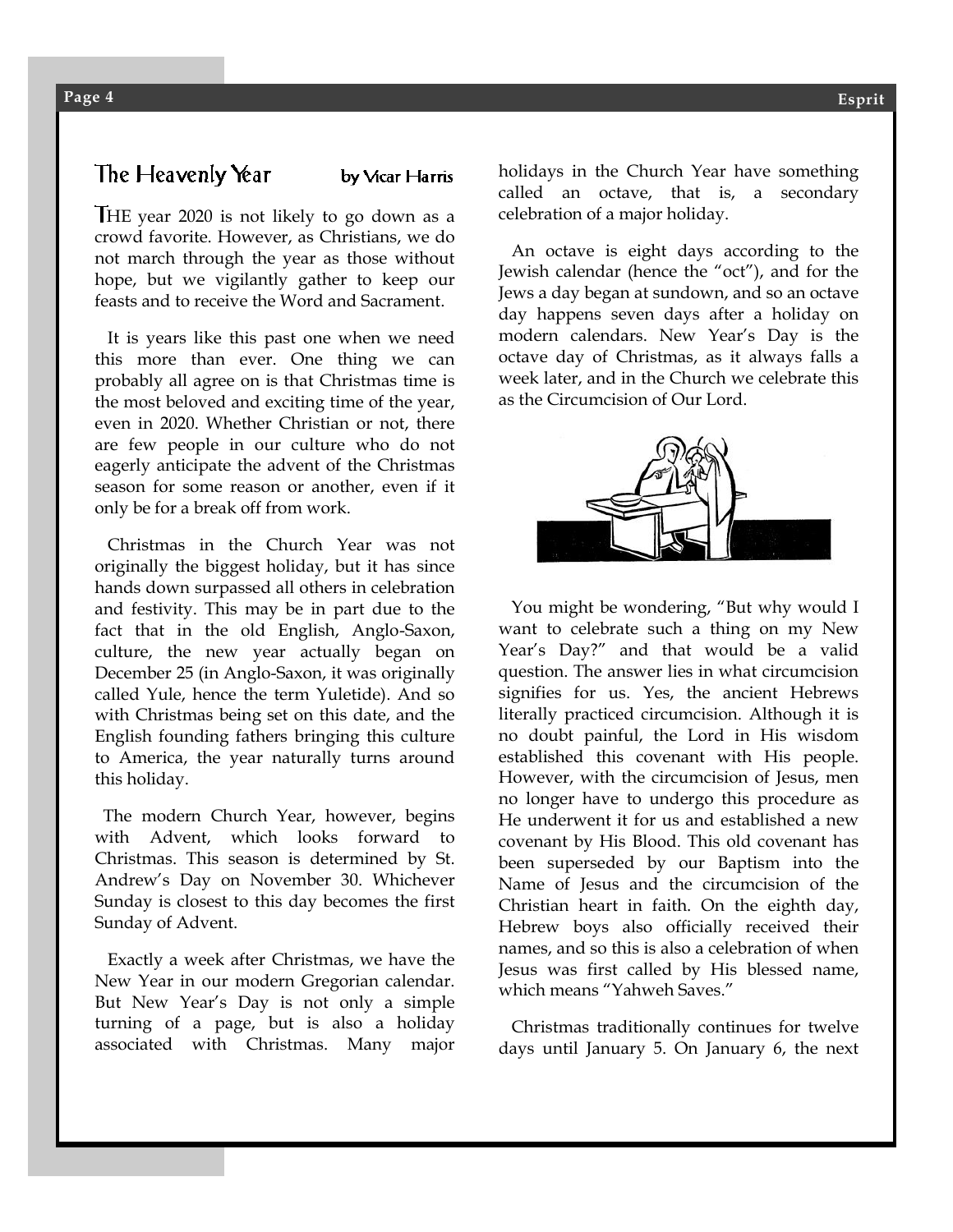major season of the Church Year begins with the Epiphany of Our Lord (although Christmas trees may be left up until February 2, which is known as Candlemas, when Jesus is presented in the temple). With Epiphany, we celebrate the making known of Jesus' birth and His kingship over both Jews and Gentiles, especially in light of the three wise men who come to worship Him. These three kings are

traditionally named Balthazar, Caspar, and Melchior, and they were Gentiles from various regions throughout the world, with some people claiming they were from as far away as Arabia, Ethiopia, or even China.

 In the early days of the Church, Epiphany was the start of the Church Year. Its celebration is even older than Christmas. Epiphany also has an octave day, and that is the celebration of the Baptism of Our Lord on January 13. This festival is parallel to Christmas and the Circumcision, and much of the same significance of the Circumcision is also found in Jesus' Baptism. Here, the Father and the Holy Spirit witness to the Son before John the Baptizer and all the world at the Jordan, and thus Jesus begins His ministry which will culminate in His death and resurrection.

 This year, there will be two Sundays in the Epiphany season. On the third Sunday after Epiphany, this year falling on January 24, is celebrated in the Lutheran Church as the Transfiguration. The Transfiguration was originally celebrated on August 6 in the medieval church, which is still when it is celebrated by the Roman Catholic Church. Lutheran tradition in America moves this celebration to the end of the Epiphany season.

**Esprit** demonstrates Jesus' divine power and His This ties in nicely with Epiphany and the Baptism of Our Lord, because it also unity with the Trinity. It also doubles to be a foreshadowing of Easter and the glory that Jesus will take up then, and it is fitting that we receive this day to strengthen us before entering the Septuagesima and Lent seasons in anticipation of Easter.

> However you may feel about our past year, let us continue to zealously celebrate the coming festivities of the Church Year with joy and song. Although you might be scratching off calendar days, looking forward to something or another, let the

Church Year serve as your oasis from the business of the work and school years.

 Through these annual celebrations, we step into a parallel, timeless year. In the Church, we step into heaven, which has come down to earth for us in the form of our Savior, and we receive strength from His Word and Sacrament so that we may go out into the world, even though our earthly days may seem to droll on. He is with us, in ages past and ages to come, now and forever:

Time, like an ever-rolling stream, Soon bears us all away; We fly forgotten as in a dream Dies at the op'ning day.

O God, our help in ages past, Our hope for years to come, Be Thou our guard while troubles last And our eternal home!

(*LSB* 733, stanzas 5 and 6)

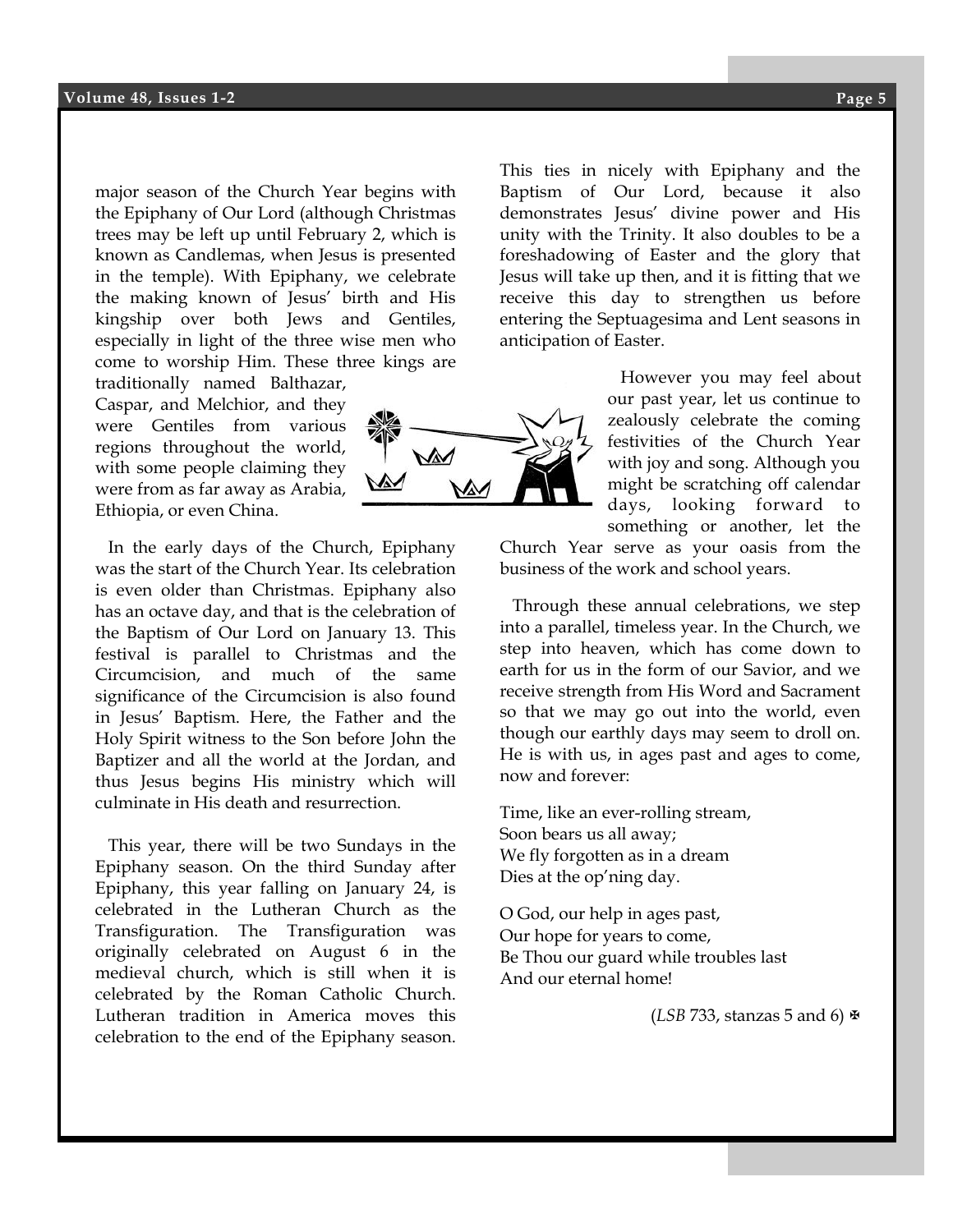# Lutheran Ladies Lunch Bunch

ALL ladies are welcome to come for fellowship and socialization. We will be meeting on Thursday, January 21 at 11:30am in the Parish Center. Please bring your own lunch and drink.

# 2021 Contribution Envelopes

PLEASE pick up your 2021 Contribution Envelopes in the Narthex by January 17. If you cannot pick them up Sunday morning, you may stop by the Parish Office Tuesday through Friday from 9am-noon. Please e-mail [Stacy.Gibbens@ielcth.org](mailto:stacy.gibbens@ielcth.org) with any questions. Thank you.

# Pro-Life Billboard Campaign

WABASH Valley Right to Life is sponsoring their annual pro-life billboard campaign, where positive life messages will be posted around Terre Haute in January and February. We would like to raise \$375 to sponsor a billboard this year. If you would like to contribute, please do so before January 6, marking your donation "Right to Life." Please call the church office with any questions or e-mail Stacy.Gibbens@ielcth.org. ₩

# Electronic Giving-GivePlus Mobile App

NO Checks? No Problem! Electronic giving is now available at Immanuel with the GivePlus mobile app. Simply download the app and set up a one time or recurring gift. Simple and secure giving electronically with your mobile device. <sup>®</sup>



# Young People of Immanuel

The YPI gathered on Saturday, December 5 to make cards to send to our homebound members and to exchange gifts.





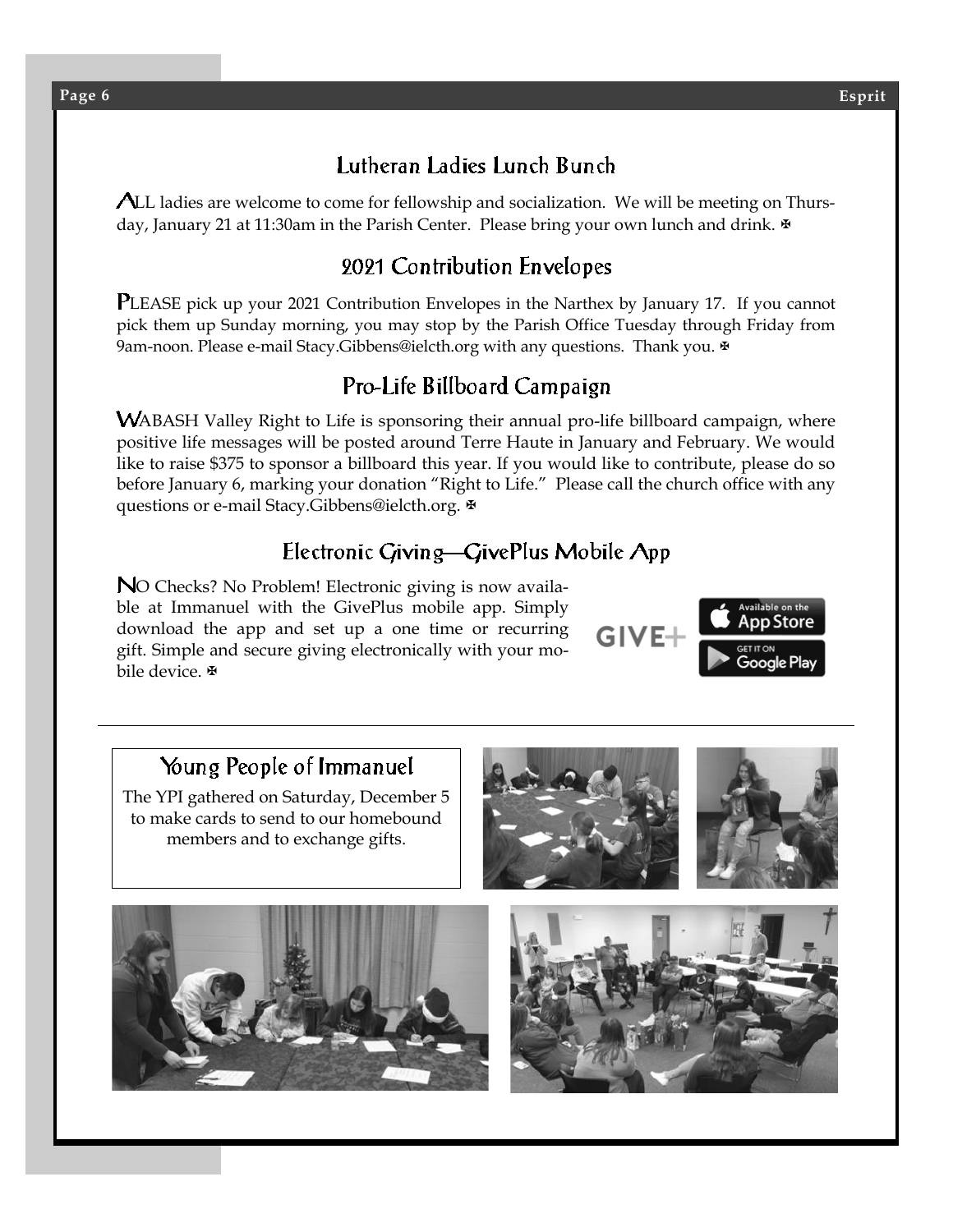#### Council of Deacons Report by Richard Monday

HE December 5 meeting opened with prayer led by Pastor Sutton. All deacons, congregational assembly president Kris Bilyeu, Vicar Harris, and Pastor were present by Zoom meeting.

 Pastor Sutton reported on the Saturday children's catechesis class, adult catechesis that is ongoing, on incoming transfers of new families to the parish, on the plans for the upcoming wedding on December 30, and the need to cancel Tuesday Divine Service on December 29 to accommodate the rehearsal. Pastor also reported that four children were baptized in November.

 The Council proceeded to Board Reports: Education: The library project has been proceeding steadily and will begin again during January.

- Finance: John Schulz reported that Immanuel has a positive cash balance on hand due to generous giving, and discussed the budget to be presented to the Congregational Assembly.
- Property and Grounds: Drain tiles have been repaired outside the Nave. Some water damage has occurred due to some

window failures in the Parish Center. Kleptz is sending two contractors out to examine the damaged windows and prepare bids for their repair. Richard Bucy and Rick Todd are going to install the new gates to close off the access to the air conditioners next Saturday. Richard Bucy mentioned there were some minor electrical problems and a faulty garbage disposal at the Vicarage that he will attend to as time permits. Plans are in progress to finish the shelter as weather permits.

- Outreach/Fellowship: Will be holding a Zoom meeting to finalize Advent and Christmas plans.
- Worship Support: Kris Wineinger has agreed to serve as a Deacon, and will take Rick Todd's place as Deacon for Worship Support. Pastor Sutton reported on the steady Divine Service attendance on Sundays and Tuesdays.

The next regular meeting of the Council of Deacons is Saturday, January 9, at 7am. Other communicant members who wish to meet with the Council of Deacons to discuss special concerns, needs, or requests should make arrangements with the Chairman of the Council of Deacons prior to a scheduled meeting. **⊕** 

| Immanuel Parish Membership |             |                                                           |  |  |  |
|----------------------------|-------------|-----------------------------------------------------------|--|--|--|
| Baptism:                   | November 8  | Ryder Wayne Stewart-Barrett                               |  |  |  |
|                            |             | Remi Rayanne Curtis, grandchildren of Susan Barrett,      |  |  |  |
|                            |             | great-grandchildren of Harvey & Barbara Milner            |  |  |  |
|                            | November 22 | Andrew James Wiesneth                                     |  |  |  |
|                            |             | Madelynn Rae Wiesneth, children of James & Becky Wiesneth |  |  |  |
|                            |             |                                                           |  |  |  |